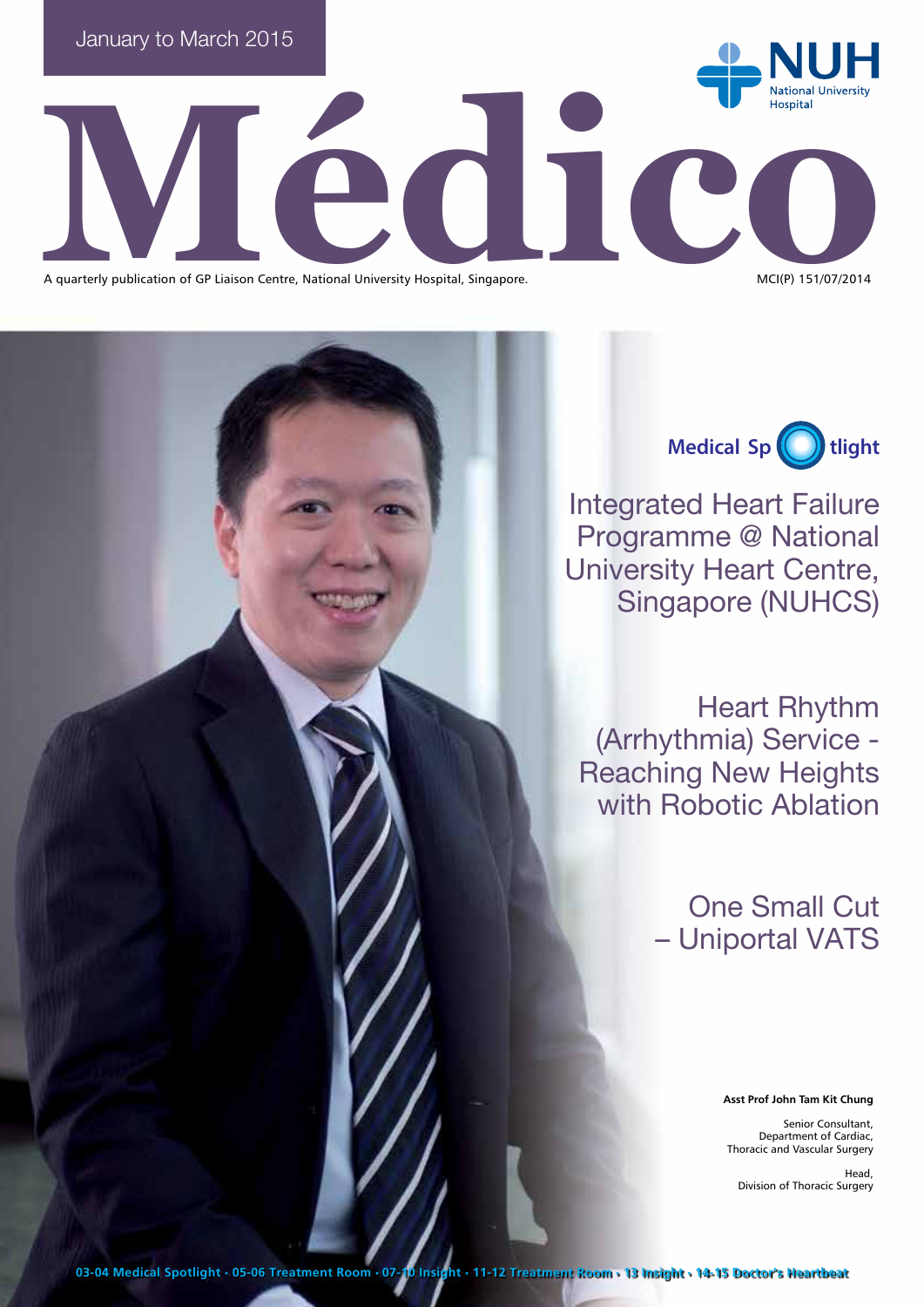

# About **GPLC**

At the National University Hospital (NUH), we recognise the pivotal role general practitioners (GPs) and family physicians play in providing and ensuring that the general public healthcare is of the highest quality and standard. As such, we believe that through closer partnerships, we can deliver more personalised, comprehensive, and efficient medical care for our mutual patients.

The **General Practitioner Liaison Centre (GPLC)** aims to build rapport and facilitate collaboration among GPs, family physicians and our specialists. As a central coordinating point, we provide assistance in areas such as patient referrals, continuing medical education (CME) training, and general enquiries about our hospital's services.

Through building these important platforms of shared care and communication, we hope that our patients will be the greatest beneficiaries.

If we could be of any assistance to you, please feel free to contact our office from Mon - Fri : 0900-1200hrs, 1400-1800hrs at:

**GP Hotline** Tel: +65 6772 2000 Fax: +65 6777 8065

#### **NUH Continuing Medical Education (CME) Events**

At NUH, we strive to advance health by integrating excellent clinical care, research and education. As part of our mission, we are committed to provide regular Continuing Medical Education (CME) events for GPs and family physicians. These events aim to provide the latest and relevant clinical updates practical for your patient care.

Organised jointly by the GP Liaison Centre (GPLC) and the various clinical departments within NUH, our specialists will present different topics in their own areas of specialties in these symposiums, which are held monthly.

For more information on our CME events, you can go to **www.nuhcme.com.sg** or scan the following QR code.

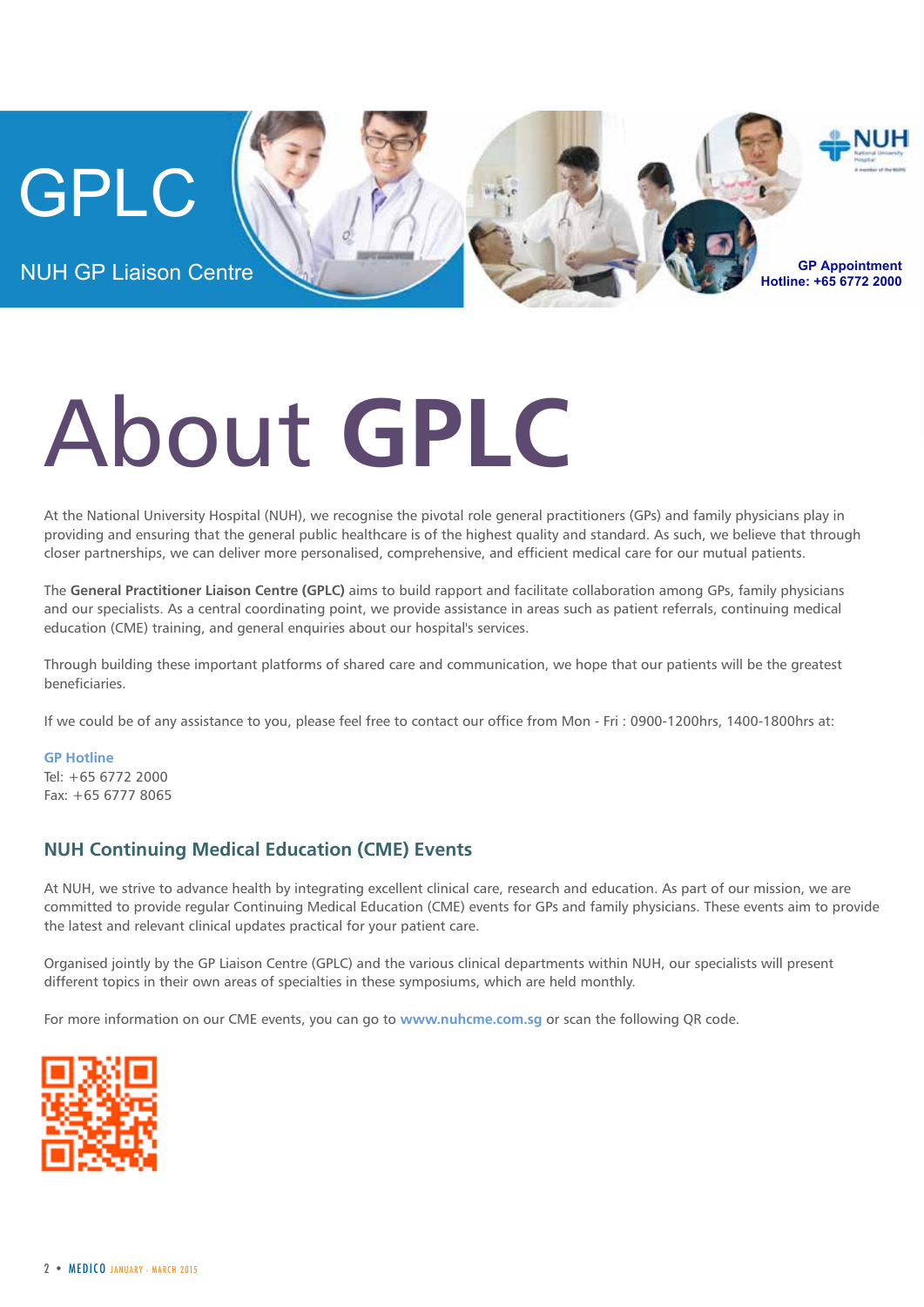### MEDICAL SPOTLIGHT



Dr Raymond Wong

Senior Consultant, Department of Cardiology, National University Heart Centre, Singapore

Dr Raymond Wong is the Programme Director for the NUHCS Heart Failure Programmes in addition to his appointments of Director for Nuclear Cardiology and Cardiac Rehabilitation Programmes. He has special research interests in the fields of heart failure and cardiomyopathy. In addition, he is involved in many quality improvement projects within the hospital.

#### **What is Heart Failure?**

Heart failure (HF) is a syndrome of multisystem/multi-organ dysfunction directly or indirectly caused by impairment to the ventricular functions. The cornerstone of HF is the elevated filling pressure to the right and left ventricles, best expressed as high right atrial pressure (RAP) and pulmonary capillary wedge pressure (PCWP). More often than not, the cardiac output (CO) is inadequate for the metabolic needs of the organs, or that it may be relatively insufficient for the degree of utilisation. The resultant pathophysiological changes are complex, but it can be best appreciated by reninangiotensin-aldosterone-sympathetic system (RASS) activation. Increased plasma volume from salt and fluid retention eventually leads to volume overload, and pulmonary edema.

Some HF experts describe HF as 'cardiorenal anaemia syndrome', reflecting the vicious cycle dysfunctional ventricular pump functions have on the rest of the organ systems.

Based on the left ventricular contraction fraction of the left ventricle, HF can be differentiated as:

- • HFrEF (heart failure with reduced ejection fraction less than 40%) The problem lies in ineffective contraction – less oxygen-rich blood is pumped to the rest of the body as the heart muscle in the left ventricle does not contract with sufficient force.
- • HFpEF (heart failure with preserved ejection fraction more than 40%) The problem lies in ineffective

# Integrated Heart Failure Programme @ National University Heart Centre, Singapore (NUHCS)

relaxation – this causes less blood to enter the heart as the ventricles do not relax properly even when the heart contracts normally.

#### **How do we make the diagnosis of HF?**

Diagnosis of HF is essentially clinical, i.e. based on history and physical examination. European Society of Cardiology Acute and Chronic Heart Failure Guideline in 2012 detailed the following, shown in Table 1 below:

There are however less typical or common presentation of HF, such as bloated feeling and night coughs.

#### **How do we investigate?**

An in-depth understanding of patients' cardiovascular performance is important to establish accurate diagnosis and for guiding targeted optimal treatment for HF patients. Invasive and non-invasive functional (Refer to Table 2 on page 4) and blood circulation evaluations with the use of laboratory tests, echocardiography

or even pulmonary artery catheter (PAC), among others, may be performed to fine-tune diagnostic intricacies of complex syndromes; functional studies such as cardiopulmonary stress test (CPET) – a non-invasive assessment of a patient's cardiovascular and respiratory system during exercise, may be indicated to determine exercise capacity and determine prognosis. Finally, perfusion stress test and coronary angiography may be required to determine the role of CAD in causing HF.

**The principle of management – therapy**

Based on established international guidelines, there are categories of therapeutic drugs that are 'mandatory' in HF due to their proven efficacy. These include beta-blockers, angiotensinconverting enzyme (ACE) inhibitors, Angiotensin II receptor blockers, mineralocorticoid receptor antagonist, specific funny-channel inhibitor (ivabradine), and digitalis. Anti-platelet and anti-coagulation drugs are frequently prescribed according to indications.

| <b>Symptoms</b>                                                 | <b>Signs</b>                       |
|-----------------------------------------------------------------|------------------------------------|
| Typical                                                         | More specific                      |
| <b>Breathlessness</b>                                           | Elevated jugular venous pressure   |
| Orthopnoea                                                      | Hepatojugular reflux               |
| Paroxysmal nocturnal dyspnoea                                   | Third heart sound (gallop rhythm)  |
| Reduced exercise tolerance                                      | Laterally displaced apical impulse |
| Fatigue, tiredness, increased time to<br>recover after exercise | Cardiac murmur                     |
| Ankle swelling                                                  |                                    |

*Source: European Heart Journal (2012) 33, 1787-1847, European Journal of Heart Failure (2012) 14, 803-869*

*Table 1. Signs and symptopms of HF*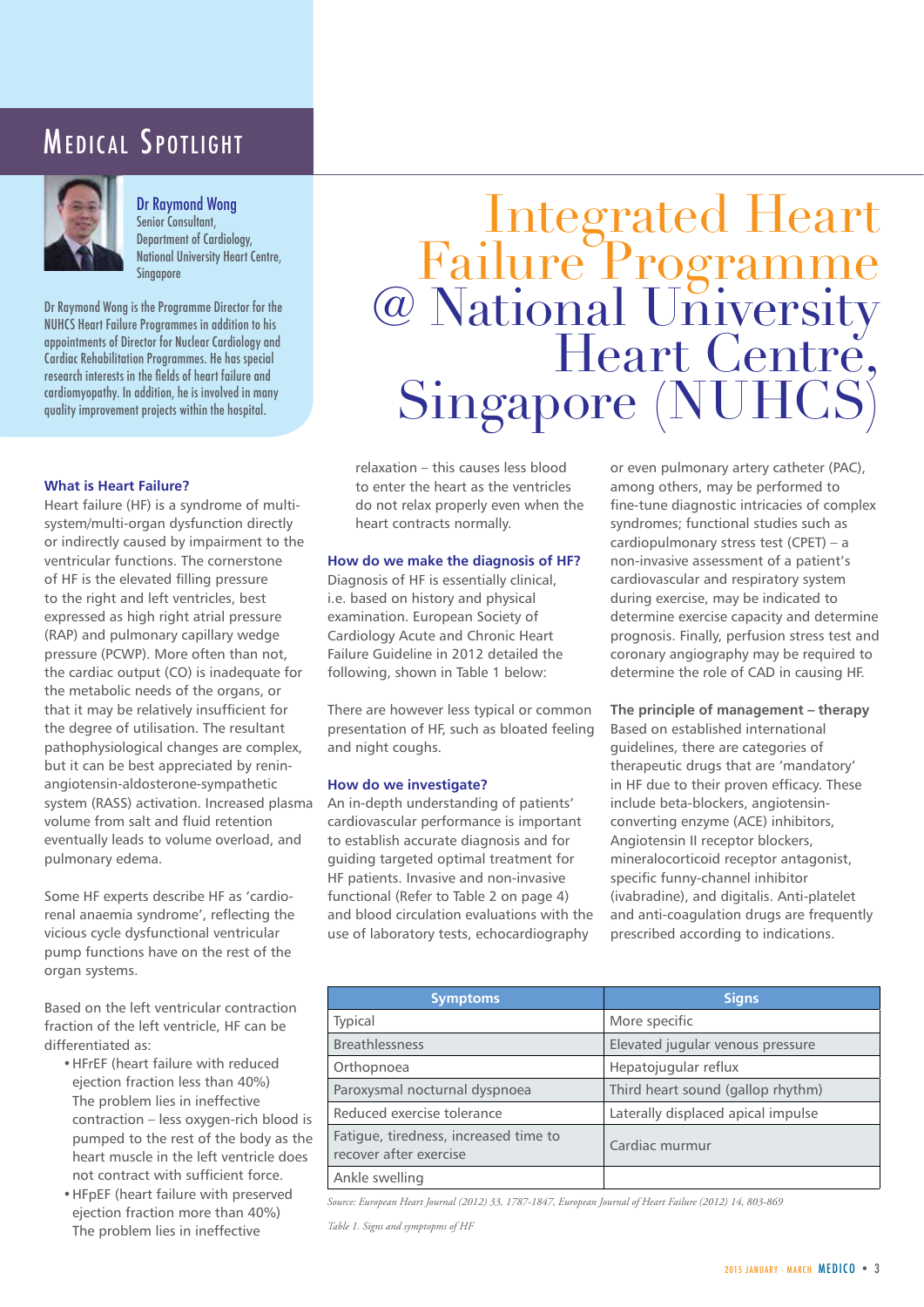#### **Non-invasive methods**

- Electrocardiogram
- Chest X-ray
- Laboratory tests including renal and liver function, full blood count, iron studies
- Cardiac biomarkers including BNP^
- Echocardiography
- Myocardial perfusion imaging
- Stress echocardiography
- Cardiac magnetic resonance imaging (CMR)
- Cardiopulmonary exercise test
- ^ Brain natriuretic peptide

#### **Invasive methods**

- Right heart study
- Coronary angiography
- Endomyocardial biopsy

*Table 2. Invasive and non-invasive methods for treatments of HF patients*

In addition to guideline-driven drug-based optimal medical therapy, the National University Heart Centre, Singapore (NUHCS) HF Programme is also equipped with capabilities of implanting medical devices such as cardiac resynchronisation therapy (CRT) and automatic implantable cardioverter defibrillator (AICD) in suitable candidates to achieve clinical benefit beyond drugs. Atrial fibrillation and ventricular tachycardia ablation can also be performed if these rhythm disturbances are directly contributing to HF control.

#### **The emphasis of the NUHCS HF Programme comprises:**

- *• Seamless, coordinated care from multiple disciplines.*
- *• Nurse-led phone-based telemonitoring of clinical progress and remote telemonitoring of body weights.*
- *• Pharmacy-led Medication Titration and Monitoring Clinic as well as Medication Titration and Reconciliation Clinic.*
- *• Close networking with arrhythmia clinics, for optimal management of electrical conduction abnormality and implantable device optimisation.*
- *• Heart failure cardiac rehabilitation where the emphasis is to help symptomatic HF patients return to an active and satisfying life via supervised exercises, and to empower them via counselling and education to better manage their heart disease as well as medications.*

*• Incorporation of research and clinical databases to advance the boundary of clinical knowledge. Patients and caregivers occupy the centre of a complex matrix of healthcare disciplines.*

#### **How do we measure the outcome?**

NUHCS HF programme is designed to provide the highest quality of care to patients. Guideline-based medication utilisations are tracked to ensure 100% compliance to the international guideline recommendations. Clinical outcome events such as 30-day and 6-months re-admissions, inpatient and intermediate-term deaths are tracked constantly to ensure the best outcome for the patients.

#### **Role of a GP for a heart failure patient**

Family physician plays an important role in the holistic care of a HF patient. They can provide patient care 'closer to home' and improve patient satisfaction, assist in appropriately treat HF patients according to guidelines given the longer wait time at the institutions, avoid unnecessary emergency heart failure and atrial fibrillation (AF) admissions though early medical attention and treatment, improve current HF and AF knowledge base among patients and family members and, last but not least, provide timely 'end-of-life' discussion.

#### **Final Word**

The holistic management of HF must include aggressive lifestyle modifications. These consist of smoking cessation, regulation of salt and fluid intake, and adoption of calibrated exercises wherever possible. Additionally, adopting and maintaining an optimistic view of HF outlook is critical in fighting off negative sentiments and depression. Above all, family members and loved ones play a crucial role in supporting HF patients through thick and thin of the disease.

#### **Our Heart Failure Programme**

The National University Heart Centre, Singapore Heart Failure (NUHCS HF) Programme is built on a multi-disciplinary, holistic healthcare delivery platform to care for patients with HF syndromes. The programme consists of HF physicians, HF nurse coordinators, pharmacists, physiotherapists, and psychiatrists, working in close relationship with dieticians and specialists from other disciplines such as pulmonologists and endocrinologists. We, in particular, work closely with our psychiatry and palliative care colleagues to better manage advance bodily symptoms and alleviate depressive moods.

The sub-programmes of NUHCS HF include Heart Failure with Preserved Ejection Fraction (HFpEF) clinic, HF Rehabilitation Programme, HF Arrhythmia and Devices Clinic, and Cardiomyopathy Clinic. The diversification and sub-specialisation of the umbrella NUHCS HF Programme enhances and streamlines the comprehensive approach to diagnostics, therapy and rehabilitation of HF syndromes of all kinds.

The cornerstones of the NUHCS HF Programme are the HF specialist-run multidisciplinary clinics. These consist of new case as well as follow-up and discharge clinics to address the specific clinical needs of HF patients. Specialised pharmacy clinics are also created, focusing on better understanding of the prescribed drugs, drug-drug interactions, and compliance of patients and care-givers.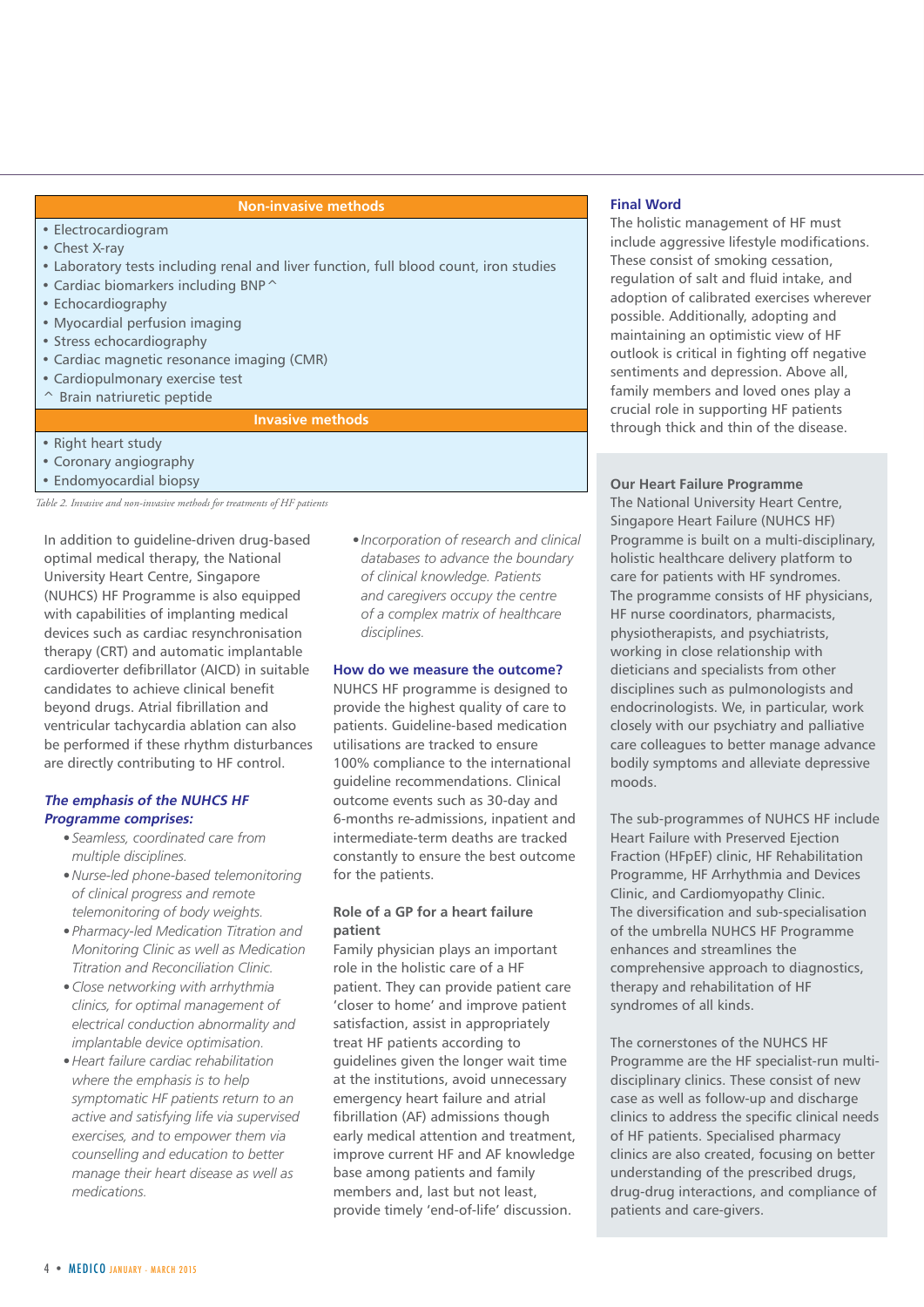### TREATMENT ROOM



Dr Seow Swee-Chong

Senior Consultant, Department of Cardiology, National University Heart Centre, Singapore

Dr Seow Swee Chong is the Programme Director of the Heart Rhythm Programme (Arrhythmia Service) at NUHCS. Apart from general cardiology, Dr Seow's sub-speciality interests include heart rhythm disorders (arrhythmias), pacemaker, loop recorder and cardiac defibrillator implants as well as cardiac resynchronization therapy for heart failure.

Heart rhythm disorders (arrhythmias) are common in patients with cardiac disease. While medication had been the mainstay of therapy in the past, electrophysiologic study and radiofrequency ablation have become the treatments of choice for some types of arrhythmias since the late 1990s.

Patients with arrhythmias often present first to the family doctor with complaints of "palpitations", a sensation of irregular heart beat or fast heartbeat. A simple ECG performed by the doctor during the time of symptoms will identify the causative rhythm disorder if it is indeed the culprit.

The commonest arrhythmia in clinical practice is atrial fibrillation (AF). This is a condition in which the top chambers (atria), instead of contracting in a coordinated fashion to push blood into the bottom chambers (ventricles), "fibrillates" or enters into a state of fast and uncoordinated contraction. As a result, there is no effective movement of blood and this stasis predisposes to the formation of blood clots within the atria. If these clots dislodge and block up the blood vessels in the brain, a stroke is the result. Patients who have AF and who are deemed to be at high risk of stroke should receive blood thinning medications to reduce this risk. This is the most important aspect of AF management, and can be initiated by the family physician. Apart from the increased stroke risk, AF can result in a sensation of fast/

# Heart Rhythm (Arrhythmia) Service - Reaching New Heights with Robotic Ablation

irregular heartbeat, shortness of breath or pounding in the head. These can sometimes be controlled by medication, but if medications fail or are not preferred, radiofrequency ablation to eliminate the AF is a therapeutic option.

Palpitations can be the result of other rhythm disorders other than AF. This includes SVT (supraventricular tachycardia), atrial flutter, atrial tachycardia; and ventricular tachycardia. They can also be due to early (premature) beats originating from the atria or ventricles.

Arrhythmias resulting in an abnormally fast or irregular heart rhythm are often due to an electrical "short-circuit" within the heart. They can also result from a certain part of the heart muscle firing electrically on its own when it is not

supposed to. An electrophysiological (EP) study enables the doctor to locate precisely these areas of "shortcircuit" or abnormal electrical activity. Radiofrequency energy can then be delivered through a catheter ("electrical wire") to interrupt the short-circuit or eliminate the areas of abnormal activity by heating up the heart tissue (a procedure known as "ablation"). This procedure effectively cures the patient of the arrhythmia in the vast majority of cases.

#### **Ablation Procedures**

Ablation procedures are usually done manually. Using X-rays as a guide, the doctor manipulates and positions the catheters ("wires") in different locations within the heart by hand. This requires manual dexterity and skill to accomplish, and is thus operator-dependant. Procedures done manually may also



*Figure 1. NUHCS AF Management Team*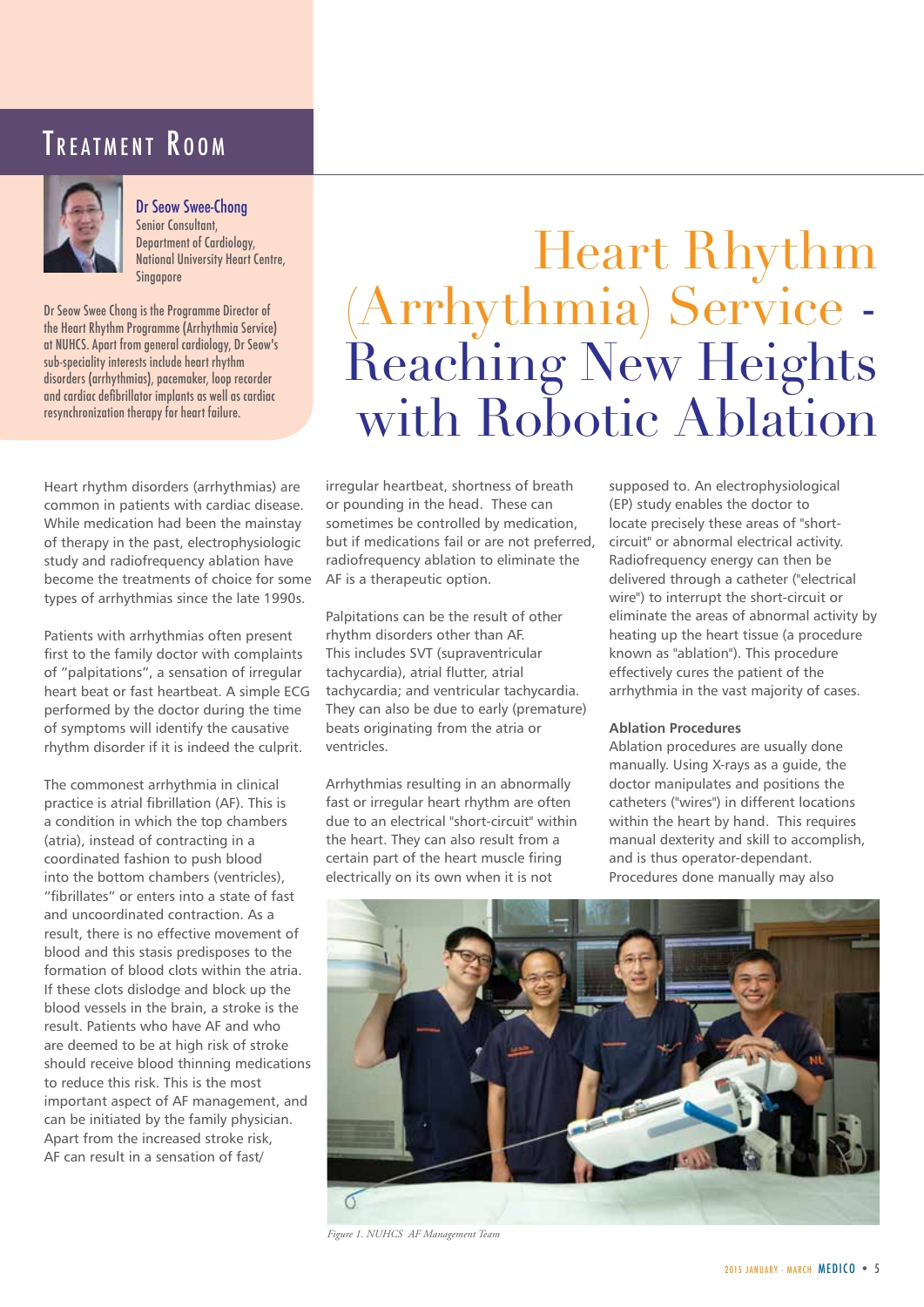

be plagued by issues such as difficulty manoeuvring catheters to certain inaccessible locations in the heart; and difficulty maintaining catheter stability in a beating heart in order to deliver radiofrequency energy accurately to the correct intended location. Precise positioning is crucial to the success of an ablation procedure; as well as to prevent procedural complications.

#### **Electrophysiology Procedures**

Electrophysiology procedures are complex; often lasting for many hours. Catheters within the heart also have to be moved from one location to another during the procedure, and this requires the use of X-rays to visualise the catheters in the body.

What this translates into is exposure of the patient and hospital staff to potentially large doses of radiation from these long procedures. Wearing heavy protective lead-lined gowns for many hours also increases the chance of musculoskeletal injuries in hospital staff.

**Robotic Catheter Ablation Service** Remote catheter navigation has emerged in recent years as a solution to some of these issues. The National University Heart Centre, Singapore (NUHCS) has started a new robotic catheter ablation service using the Hansen Sensei-X system. This uses a mechanical robot to manipulate the ablation catheter within the heart, controlled remotely by the doctor using a 3-dimensional joystick via a dedicated computer system. It offers vastly superior catheter stability as well as precision since very small catheter movements can be made by the operator, whose hand movements are scaled 4:1 by the robot. This translates into potentially higher success rates, shorter procedure times and fewer complications for ablation procedures. It also makes ablation procedures less operator-dependant.

The robot is used in conjunction with an electro-anatomical mapping system, which creates a 3-dimensional "shell" or map of the heart chambers. This map is used to guide the robotic catheter to different locations in the heart without having to use X-rays. As such, exposure

*Figure 2. The Hansen Sensei-X System Figure 3 & 4. Catheter ablation using the Hansen Sensei-X System*

of the patient and hospital staff to harmful radiation is greatly reduced. Meanwhile, the risk of occupational musculoskeletal injuries is also reduced without the need for staff to don heavy lead-lined gowns.

#### **The Hansen Sensei-X System**

Our experience with the robotic remote navigation system for catheter ablation has been positive. The Hansen system allows for very controlled and precise positioning of catheters, which can be manipulated to locations normally very difficult to be reached by hand. An added advantage we experienced with the Hansen system was that, for the same complex procedure using the same amount of time, the amount of radiation we were exposed to was only a tiny fraction as compared to conventional methods.

The initiation of the new robotic catheter ablation service at the National University Heart Centre, Singapore is a significant milestone in our quest to utilise the most recent technology to deliver the best possible care to our patients with complex cardiac conditions, as befits our standing as a tertiary medical centre.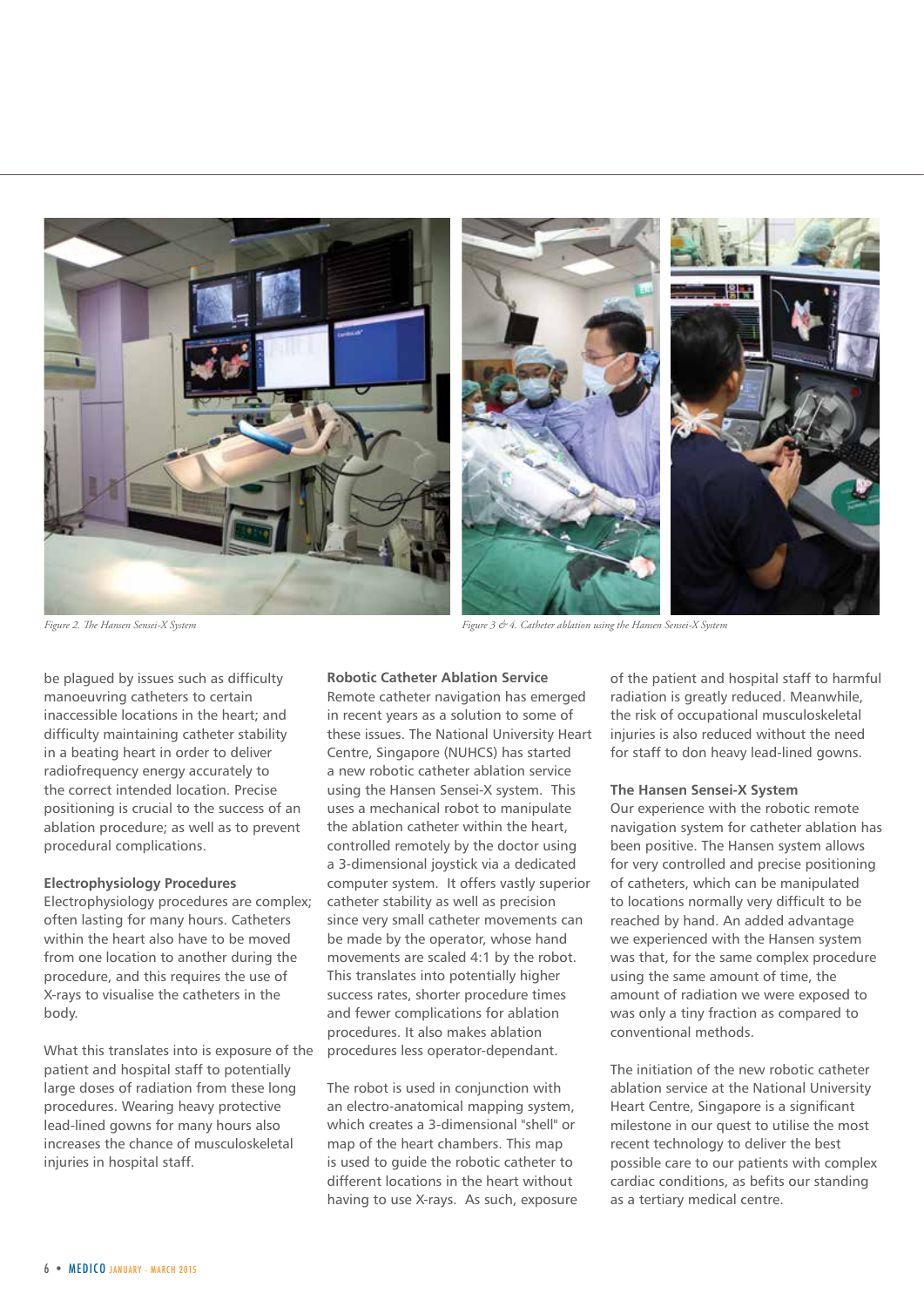### INSIGHT



#### A/Prof Theodoros Kofidis

Senior Consultant, Department of Cardiac, Thoracic and Vascular Surgery Head, Division of Adult Cardiac Surgery, National University Heart Centre, Singapore

Associate Professor Theodoros Kofidis is a cardiothoracic surgeon specialising in minimally invasive repair/ replacement of the heart valves. He promotes and offers a wide range of less invasive, small-incision and keyhole access procedure to minimize trauma and stress to the patient which he incorporates into the robotic cardiac surgery programme at the NUHCS which he started. He also has a considerable contribution to heartrelated research which have earned him prestigious international awards.



#### Dr Chang Guohao

Registrar. Department of Cardiac, Thoracic and Vascular Surgery, National University Heart Centre, Singapore

Dr Chang Guohao is a registrar undergoing his advanced specialty training in cardiothoracic surgery. He has completed his basic surgical training and is currently a member of the Royal College of Surgeons of Edinburgh.

Coronary artery bypass surgery (CABG) has evolved over the last 50 years since the development of the cardiopulmonary bypass machine by Gibbons in the 1950s. The progress of percutaneous coronary intervention (PCI) research and development of stents with improved qualities and evolution of CABG led to the birth of the new concept of hybrid revascularisation. In the past, median sternotomy to access the heart for CABG has been the gold standard. In the recent years, modern technology has brought about the possibility of minimally invasive cardiac surgery, in particular minimally invasive direct coronary artery bypass surgery on selected accessible target coronary vessels and simultaneous PCI to other culprit lesions. This collaborative approach has led to cardiothoracic surgeons and cardiologists working hand in hand to improve overall patient care – the important role of the 'heart team'.

# The Advent of a New Era in Coronary Revascularisation

With the advent of minimally invasive cardiac surgery in the ever evolving field of cardiac surgery, coronary revascularisation has taken a new look. No longer is the patient with multivessel coronary artery disease faced with a limited option, he's now presented with the attractive alternative of hybrid revascularisation.

The major therapeutic and survival benefits of coronary artery bypass graft (CABG) surgery over PCI are related to the use of the left internal mammary artery (LIMA) to bypass the left anterior descending (LAD) artery irrespective of its lesion complexity<sup>1</sup>. A major limitation of CABG with the saphenous vein graft (SVG) lies in graft failure rates of a range of 13% to 29% at 1 year and up to 50% at 10 years after surgery $2-4$ . Data shows that restenosis rates, stent thrombosis rates of drug-eluting stents in non-LAD lesions are much lower at  $10\%$  and  $1\%$  respectively<sup>5,6</sup>. From a patient's perspective, PCI has the advantage of being minimally invasive – less pain, faster return to normal basic functionality and much lower risk of complications, e.g., stroke<sup>7</sup>. This desire to combine the superior patency rate of the surgical LIMA to LAD graft with the low restenosis rate of PCI to non-LAD lesions led to the birth of the concept of hybrid revascularisation.

Hybrid coronary revascularisation (HCR) aims to enable the surgeon to perform, within the patient's closed anterior

chest, a revascularisation configuration equivalent to that of a regular coronary artery bypass graft surgery without the need for a sternotomy, and in most patients, without the use of cardiopulmonary bypass, in a minimallyinvasive fashion.

According to the definition from the American Heart Association and European Society for Cardiology, HCR for multivessel disease is defined as planned, intentional combination of the LIMA to LAD grafting and a catheter-based intervention to one or more non-LAD coronary arteries during the same hospital stay. This can be performed concurrently in a hybrid operating room in a single operative setting (same stop hybrid revascularisation) or can be performed in two different stages, separated by hours to a few weeks, often during the same hospital stay<sup>8</sup>. This is especially useful in patients with multivessel coronary artery disease.

In the simultaneous HCR, revascularisation of the LAD coronary artery can be performed by conventional minimally invasive direct coronary artery bypass (MIDCAB) technique or ideally by a robotically assisted endoscopic approach<sup>9,10</sup> after the LIMA has been harvested as a pedicle under direct vision. The PCI was then performed after closure of the thoracotomy. Angiography was then done to confirm patency of the LIMA-LAD graft and followed by PCI to the non-LAD lesions. Anti-platelet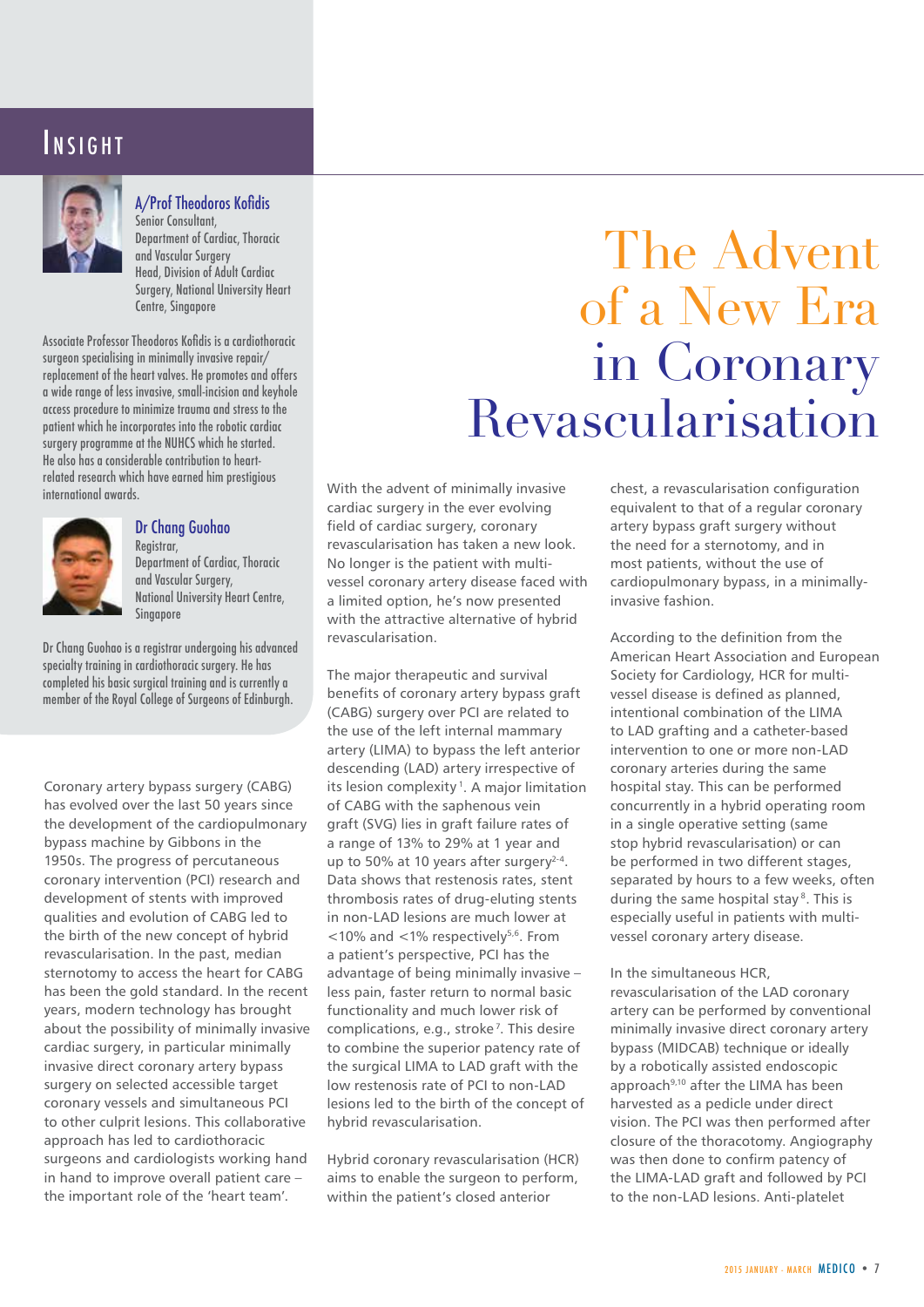

*Figure 1. The hybrid operating theatre*



*Figure 2. A/Prof Kofidis and Asst Prof Edgar Tay with patient* 

management is important in the success of the procedure. At the same time, balance against risks of bleeding is paramount. Traditionally, low-dose aspirin of 100 mg/day was continued perioperatively, while clopidogrel was discontinued 7 days or more before the procedure. After angiographical confirmation of LIMA-LAD patency, a 300-mg loading dose of clopidogrel was administered so as to achieve peak concentrations to coincide with the deployment of the stent which will be placed after administration of unfractionated heparin.

HCR is a Class IIa recommendation with Grade B level of evidence for patients with limitations to conventional CABG, absence of adequate conduit or an unfavourable LAD for PCI.

HCR achieves the proven longterm survival benefit and symptomatic relief afforded

by a LIMA-LAD bypass graft. Moreover, the introduction of drug-eluting stents with reduced rates of restenosis and better clinical outcomes have made HCR a more sustainable and feasible option than previously reported<sup>10,11</sup>. The long-term survival benefit from the LIMA to LAD graft has been proven in many studies. The superior patency of the LIMA to LAD graft provides prophylaxis against future proximal LAD lesions, thereby translating into better event-free survival and relief on angina<sup>12</sup>. Kiali et al.<sup>13</sup> performed hybrid revascularisation on a total of 96 patients from 2004 to 2012, involving robotic-assisted LIMA harvesting and a left anterior thoracotomy for off-pump CABG for the LAD, followed by PCI to a non-LAD vessel in the hybrid operating theatre in the same session. This was done in 94 out of the 96 patients (two requiring intraoperative conversion to conventional coronary bypass).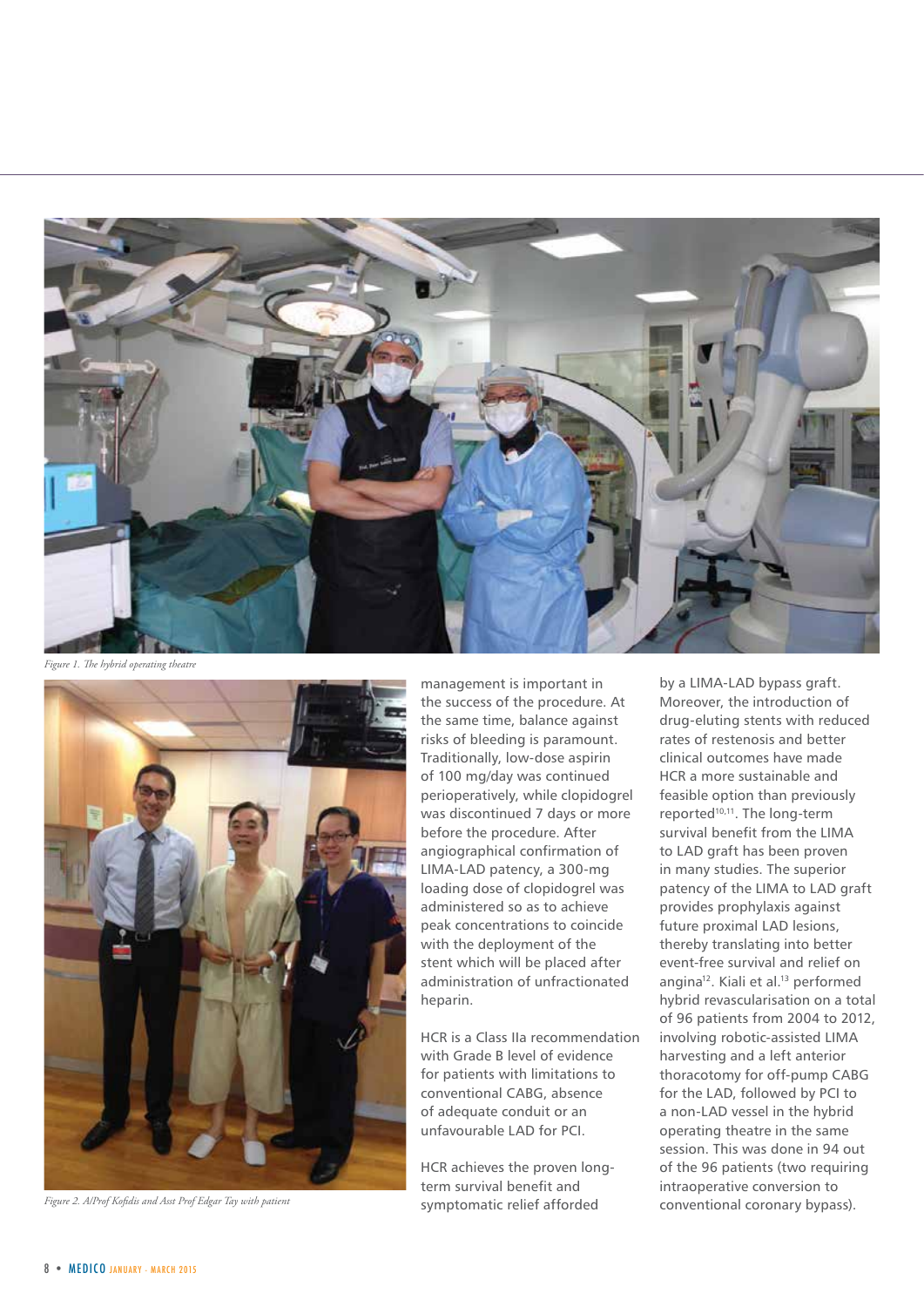Median post-operative length of stay was 4 days with a range of 3-9 days. Coronary angiogram done at 6-month follow-up in 85 patients showed 94% LIMA-LAD patency rate. Of the 105 stents deployed (89 drug-eluting stents and 16 bare metal), 79 stents were widely patent; 8 had in-stent restenosis and 2 were completely occluded. Fiveyear clinical outcome showed 91% survival. 94% of patients were free from angina. 87% of patients did not require any form of coronary revascularisation. This study demonstrated that singlestage hybrid revascularisation strategy can achieve good angiography patency results. In addition, survival, freedom from angina and further revascularisation are favourable over the 5-year clinical follow-up.

Repossini et al.14 looked at 100 consecutive patients who underwent HCR. He managed to show that HCR is a viable option over conventional strategies of revascularisation in high risk patients. There was no in-hospital mortality. In addition, the overall freedom from Major Adverse Cardiac and Cerebrovascular event (MACCE) rate was 82.6%. In addition, HCR resulted in better outcomes when performed on patients with a SYNTAX score of 22 or less.

McGinn et al. 15 demonstrated the use of minimally invasive strategy to revascularise multiple myocardial territories, namely the anterior, lateral and inferior myocardial territories. This allows for the feasibility of surgical revascularisation of the vessels which may not amenable to PCI, thereby offering an expansion of the types of patients suitable for the hybrid revascularisation programme. The ability to surgically revascularise the artery other than the LAD allows PCI to be carried out on one vessel and the remaining two receiving internal mammary artery / saphenous vein grafts. These territories were accessed via the 5th left intercostal space through a 4-6 cm thoracotomy. The coronary targets were stabilised using a positioner and epicardial stabiliser. The team successfully showed that multi-vessel minimally invasive CABG can be done safely and effectively with excellent short term outcomes. In the first 450

consecutive patients done via this technique, complete revascularisation was achieved in 95% of patients. Perioperative mortality was 1.3% (compared to 2.5% in conventional CABG) and the risks of conversion to sternotomy and cardiopulmonary bypass were 3.8% and 7.6% respectively.

HCR has gained popularity in more recent years. It allows for sternal preservation in the treatment of patients with multi-vessel coronary artery disease. In addition, it avoids the detrimental consequences of cardiopulmonary bypass, overall decreased need for  $\frac{1}{2}$ blood transfusions<sup>16</sup> and results in faster recovery and a reduced length of stay in hospital<sup>16-18</sup>. Short and mid-term outcomes of mortality and morbidity have been favourably demonstrated<sup>19,20</sup>.

A recent comprehensive meta-analysis<sup>21</sup> by Harskamp et al. showed that HCR is associated with improved outcomes. A total of 1190 patients across 6 observational studies were analysed. The team demonstrated that HCR resulted in lower in-hospital need for blood transfusions, shorter length of stay and



*Figure 3. The team during the surgery*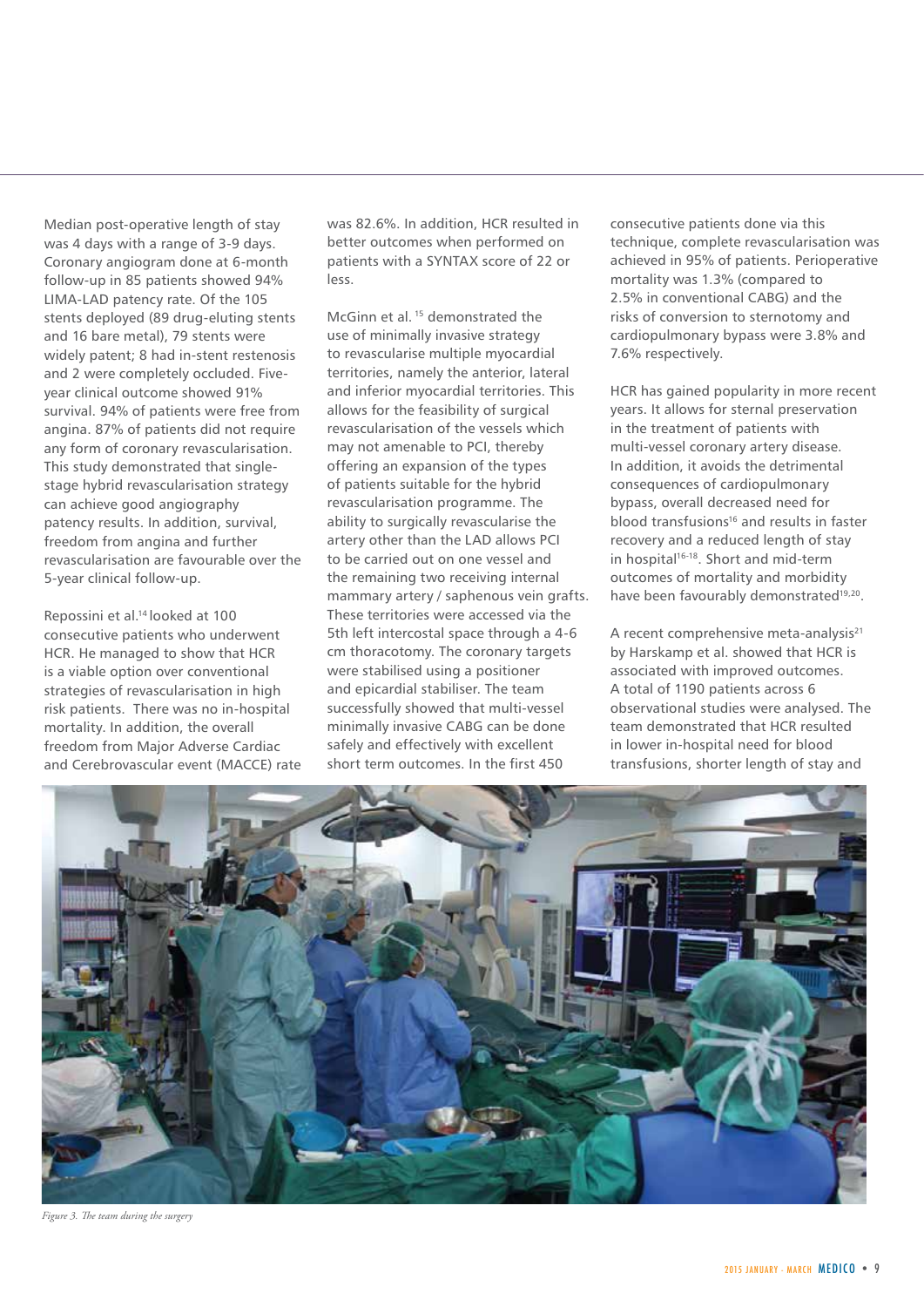a faster return to work. There were no significant differences for the outcomes of all-cause mortality and myocardial infarction during hospitalisation and a 1-year follow-up. LIMA-LAD patency rates were excellent at >95% among highly specialised centres<sup>21</sup>.

HCR has also been studied by Harskamp et al. in two sub-groups of patients with the diabetics<sup>21</sup> and the elderly<sup>22</sup>. In each sub-group, the team studied the differences in outcomes between HCR and CABG. He has demonstrated that HCR is a safe and beneficial procedure in diabetic patients with multi-vessel disease. In this sub-group of patients (618 over a 10-year period), when compared with diabetics who received CABG, the former group experienced lower chest tube drainage,

required less blood products and had a shorter length of stay. Over a 3-year follow-up period, the mortality was similar between the two groups. In the sub-group of elderly patients above 65 years of age, HCR resulted in fewer procedural complications, fewer blood transfusions, less chest tube drainage and shorter length of stay.

The strategy of hybrid revascularisation requires close cooperation between the cardiac surgeon and the interventional cardiologist. Practical and logistical concerns are present. They implicate the need for the formation of a 'Heart Team'23, so as to better manage the patient in terms of sequencing and timing of procedures as well as the use of aggressive anticoagulant therapy for PCI

that may worsen the bleeding in the surgical patient.

Early and mid-term results of HCR are promising. This technique combines the advantages of the LIMA to LAD graft with the superior patency of drug eluting stents compared to SVGs on the non-LAD lesions. The HCR procedure is an attractive alternative to conventional CABG with evidence of reduced MACCE, reduced 30-day mortality rates, reduced transfusion requirements, shorter hospital length of stay, high postoperative LIMA patency rates, and high survival rates. Use of the hybrid approach is justified, especially with meticulous patient selection and very importantly, close cooperation between cardiac surgeons and interventional cardiologists of the 'Heart Team'.

#### **References**

- 1) Mehta, R.H., et al., Clinical and angiographic correlates of short- and long-term mortality in patients undergoing coronary artery bypass grafting. Am J Cardiol, 2007. 100(10): p. 1538-42.
- 2) Alexander, J.H., et al., Efficacy and safety of edifoligide, an E2F transcription factor decoy, for prevention of vein graft failure following coronary artery bypass graft surgery: PREVENT IV: a randomized controlled trial. JAMA, 2005. 294(19): p. 2446-54.
- 3) Harskamp, R.E., et al., Saphenous vein graft failure after coronary artery bypass surgery: pathophysiology, management, and future directions. Ann Surg, 2013. 257(5): p. 824-33.
- 4) Puskas, J.D., et al., Off-pump vs conventional coronary artery bypass grafting: early and 1-year graft patency, cost, and quality-of-life outcomes: a randomized trial. JAMA, 2004. 291(15): p. 1841-9.
- 5) Marzocchi, A., et al., Long-term safety and efficacy of drug-eluting stents: two-year results of the REAL (REgistro AngiopLastiche dell'Emilia Romagna) multicenter registry. Circulation, 2007. 115(25): p. 3181-8.
- 6) Varani, E., et al., Percutaneous treatment of multivessel coronary disease in the drug eluting stent era: comparison of bare-metal stents, drug-eluting stents and a mixed approach in a large multicentre registry. EuroIntervention, 2007. 2(4): p. 474-80.
- 7) Palmerini, T., et al., Risk of stroke with coronary artery bypass graft surgery compared with percutaneous coronary intervention. J Am Coll Cardiol, 2012. 60(9): p. 798-805.
- 8) Harskamp, R.E., et al., Standardizing definitions for hybrid coronary revascularization. J Thorac Cardiovasc Surg, 2014. 147(2): p. 556-60.
- 9) Ennker, J.C. and I.C. Ennker, Coronary artery surgery: now and in the next decade. HSR Proc Intensive Care Cardiovasc Anesth, 2012. 4(4): p. 217-23.
- 10) Vassiliades, T.A., Jr., et al., Integrated coronary revascularization with drug-eluting stents: immediate and seven-month outcome. J Thorac Cardiovasc Surg, 2006. 131(5): p. 956-62.
- 11) Indolfi, C., M. Pavia, and I.F. Angelillo, Drug-eluting stents versus bare metal stents in percutaneous coronary interventions (a meta-analysis). Am J Cardiol, 2005. 95(10): p. 1146-52.
- 12) Tatoulis, J., B.F. Buxton, and J.A. Fuller, Patencies of 2127 arterial to coronary conduits over 15 years. Ann Thorac Surg, 2004. 77(1): p. 93-101.
- 13) Adams, C., et al., Single-stage hybrid coronary revascularization with long-term follow-up. Eur J Cardiothorac Surg, 2014. 45(3): p. 438-42; discussion 442-3.
- 14) Repossini, A., et al., Hybrid coronary revascularization in 100 patients with multivessel coronary disease. Ann Thorac Surg, 2014. 98(2): p. 574-81.
- 15) McGinn, J.T., Jr., et al., Minimally invasive coronary artery bypass grafting: dual-center experience in 450 consecutive patients. Circulation, 2009. 120(11 Suppl): p. S78-84.
- 16) Hu, S.S., et al., Midterm outcomes of simultaneous hybrid coronary artery revascularization for left main coronary artery disease. Heart Surg Forum, 2012. 15(1): p. E18-22.
- 17) Hu, S., et al., Simultaneous hybrid revascularization versus off-pump coronary artery bypass for multivessel coronary artery disease. Ann Thorac Surg, 2011. 91(2): p. 432-8.
- 18) Bonaros, N., et al., Closed chest hybrid coronary revascularization for multivessel disease current concepts and techniques from a two-center experience. Eur J Cardiothorac Surg, 2011. 40(4): p. 783-7.
- 19) Kiaii, B., et al., Simultaneous integrated coronary artery revascularization with long-term angiographic follow-up. J Thorac Cardiovasc Surg, 2008. 136(3): p. 702-8.
- 20) Murphy, G.J., A.J. Bryan, and G.D. Angelini, Hybrid coronary revascularization in the era of drug-eluting stents. Ann Thorac Surg, 2004. 78(5): p. 1861-7.
- 21) Harskamp, R.E., et al., Clinical outcomes after hybrid coronary revascularization versus coronary artery bypass surgery: a meta-analysis of 1,190 patients. Am Heart J, 2014. 167(4): p. 585-92.
- 22) Harskamp, R.E., et al., Comparison of hybrid coronary revascularization versus coronary artery bypass grafting in patients>/=65 years with multivessel coronary artery disease. Am J Cardiol, 2014. 114(2): p. 224-9.
- 23) Conradi, L., H. Treede, and H. Reichenspurner, Hybrid coronary revascularization: a task for the true heart team! Eur J Cardiothorac Surg, 2014. 45(3): p. 443-4.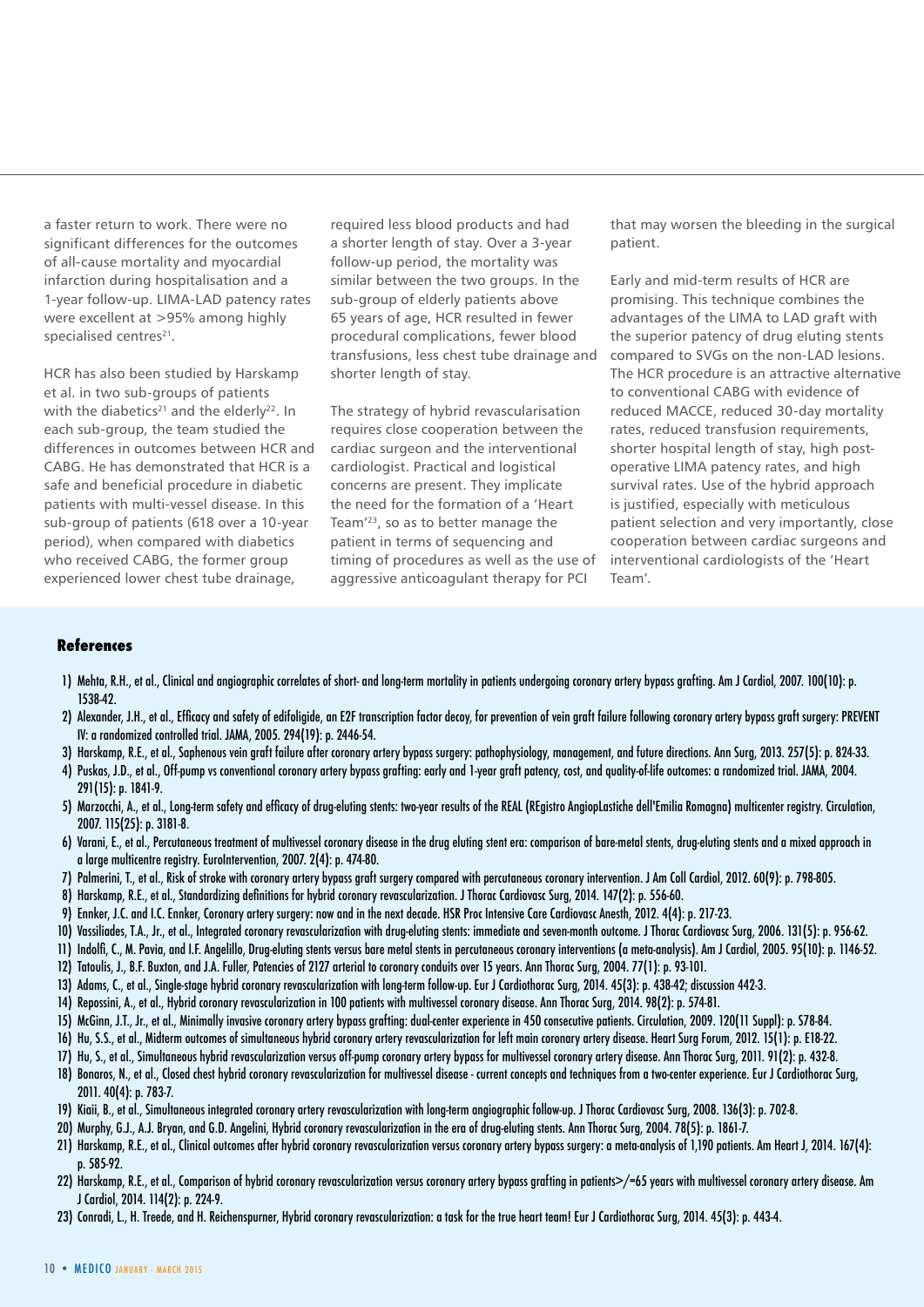### TREATMENT ROOM



Dr Julian Wong Senior Consultant, Department of Cardiac, Thoracic and Vascular Surgery

#### Head, Division of Vascular Surgery, Department of Cardiac, Thoracic and Vascular Surgery, National University Heart Centre, Singapore (NUHCS)

Dr Julian Wong is the Programme Director for Vascular Medicine and Therapy Programme at NUHCS. He has extensive experience in both open and endovascular surgery, including complex aortic aneurysms, carotid disease and peripheral vascular disease as well as redo surgery. Dr Wong has special interests in aortic aneurysm surgery, treatment of diabetic foot, varicose vein treatment and more.

Varicose veins are unsightly dilated and tortuous veins along the superficial venous system in the legs. Patients often come to consult their doctors due to their appearances. The majority of the veins at early stage are asymptomatic. The most common problem people encounter is pain. However the "pain" described is usually a heaviness or deep ache experienced at the end of the day. It is important that efforts must be taken to elicit for other causes of pain.

Swelling is another common problem with more advance varicose veins. This is more difficult to treat, and treatment does not necessary stop leg swelling. This can also be caused by lymphoedema for the older population. Swelling is also a complication of varicose veins especially during the treatment of recurrent varicose veins.

Varicose veins can cause bleeding when it ruptures. The bleeding can be torrential and normally, the patient will present themselves to the emergency department. This does not require hospital admission but just pressure dressing and bandages.

## Comprehensive Vascular Health services at NUHCS

Thrombophlebitis is another complication  $C = 4$  = lipodermatosclerosis/ skin changes / of varicose veins. Sometimes, it is mistaken for cellulitis and treated with antibiotics. The correct treatment should be a non-steriodal anti-infammatory drug (NSAID), paired with compression stocking. This condition is usually very painful and takes a few weeks for recovery. During this time, patient reassurance is very important.

Last but not least, varicose veins will produce skin changes. This can be presented in the way of varicose eczema, lipodermatosclerosis and skin ulceration.

Thrombophlebitis, bleeding and skin changes are clear indication for specialist referral and definitive treatment of varicose veins.

The treatment of varicose veins is based on the treatment of faulty superficial systems, the long saphenous (LSV) or the short saphenous system (SSV).

#### **Stages of disease**

Varicose veins and chronic venous insufficiency (CVI) are normally classified using the CEAP classification. This method provides information on the clinical severity, etiology, anatomical location and pathophysiology. For practical purpose to rationalise treatment based on literature evidences to decide whether the patient requires intervention, the clinical severity score is most useful (C1 to C6).

- $C =$ spider veins
- $C$  2 = varicose veins
- $C_1$  3 = varicose veins with oedema
- 
- varicose ecema
- $C 5$  = healed ulcer
- $C 6$  = non healing ulcer

Spider veins (C1) treatments are really cosmetic. Treatment is administered either with injections using sclerossing agent like Fibro vein (1-3%) (STD), hypertonic saline or superficial laser treatment. However, this treatment is rather time consuming.

Varicose veins (C2-3) (with or without leg oedema) treatments are mainly given to improve quality of life for the patients. Care must be taken to obtain

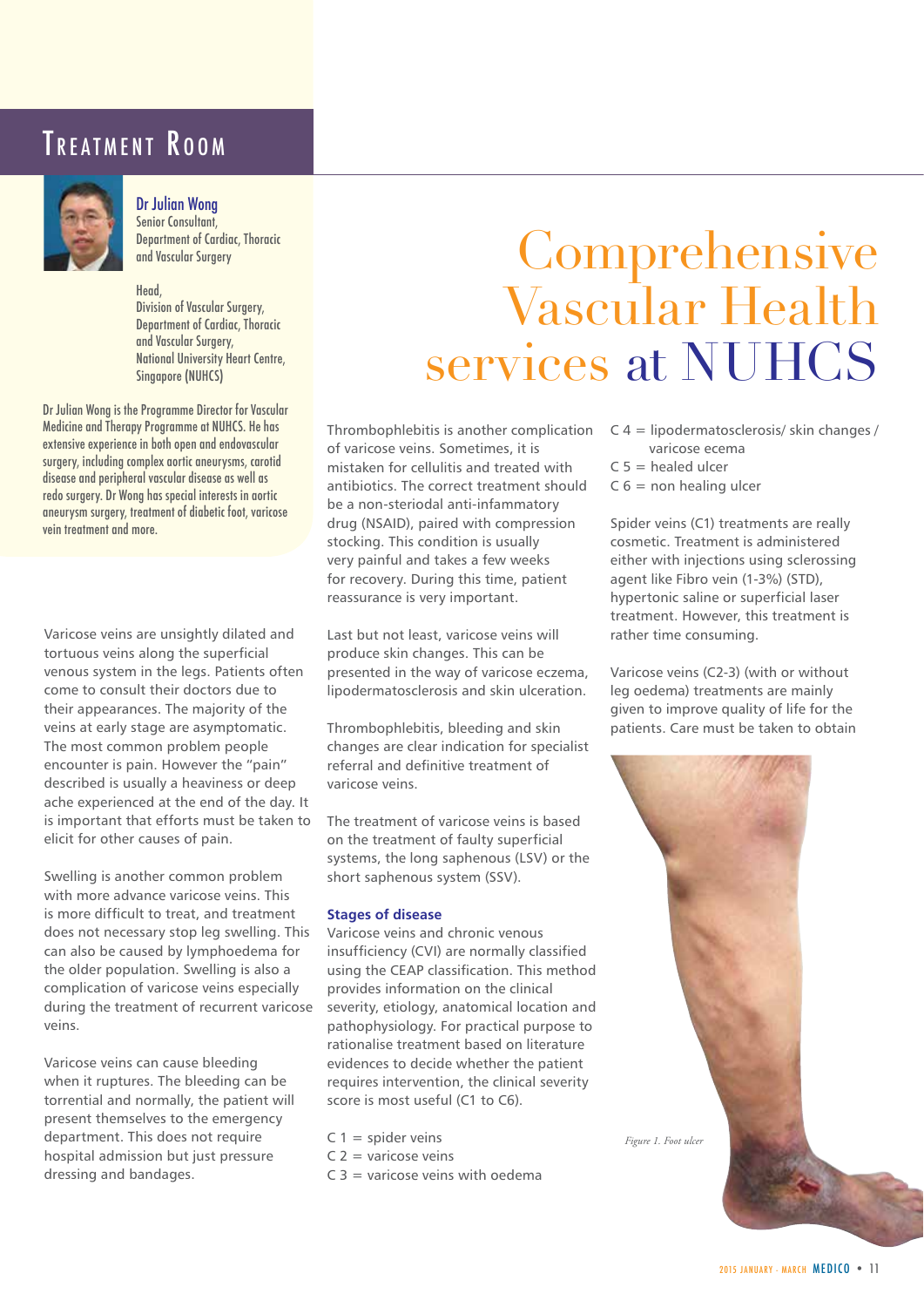a very detailed history so that when communicating to the patients, a realistic expectation can be given. The most common misconception with patients is that the varicose veins which presents on their legs are the main cause of their symptoms of pain. Quite commonly in my practice, I see patients with sciatica, knee join pain, muscular problems and they frequently think that their main symptoms are caused by varicose veins. These are always elicited after a thorough history and examination.

Lipodermatosclerosis (C4) is the next step of progression in varicose veins. The presentation of fairly dark brown skin patches at the gaiter area on the medial side is common. The patient must be told that the skin colour is irreversible even after treatment. Sometimes the skin changes can be at the lateral aspect; this merely indicates a short saphenous problem.

Ulceration is a huge problem (C5-6). The priority treatment is to heal the ulcer first with compression bandages. The ulcer should be tested for microbiology culture and treated with antibiotics accordingly. This should be referred to specialist vascular clinic for attention .The treatment of the CVI will only prevent recurrence of ulceration but has no bearing on healing of the ulcer (ESCHAR study)<sup>3</sup>.

#### **Investigations**

After clinical examination, some doctors use the hand-held Doppler to check for incompetence of the sapheno-femoral or saphen-popliteal junction. However, this does give any further information beyond that. The recommended investigation of choice is Duplex ultrasound in a recognised vascular lab in a specialist unit<sup>1</sup>. This allows for assessment of all the incompetent systems of both superficial and deep venous system as well as perforator problem. The specialist vascular surgeons can then advice the patient accordingly. Duplex is also at advantage to other modalities as it can

demonstrate functionally problem. It can recognise previous DVT and see old scarred thrombus clearly on the veins. Venogram or CT and MR cannot offer any dynamic assessment.

#### **Treatment**

Previously, conservative treatment with class 2 compression stockings is used for people who do not want surgery. However, recent NICE guidelines suggested that the evidence is weak in terms of stopping the progression of varicose veins. It suggested that all varicose veins should be treated. Nevertheless, the stockings do offer symptomatic relief.

The principle of the treatment is ablating the relevant superficial system in relation to the varicose veins. Currently there are three modalities of treatment. First, we have the traditional method of surgery with high-tie ligation of sapheno-femoral with stripping of LSV to the knee and multiple avulsions for long saphenous problem. For short saphenous issues, it will be the ligation of sapheno-popliteal junction without stripping due to high incidence of injury to the sural nerve.

Secondly, in the last 10 years, endovenous techniques have taken over as the preferred choice of treatment by patients and doctors. Usually, a guide wire is inserted just below the knee into the long saphenous vein under ultrasound guidance. The long saphenous vein is cannulated with the laser or radio frequency device up to the junction and then the whole system is ablated with heat. Some surgeons will do the avulsions below the knee in the same sitting to prevent the patient from coming back a second time. If you only treat the system without avulsions of varicosities, there is a 30% chance that the varicosities may not settle down completely after 6 to 8 weeks. Recently, another endovenous method is being used - a probe injects sclerosing

#### **References**

- 1) UK National Institute for Health & Care Excellence Guidelines on Varicose veins in the Legs July 2013
- 2) The care of patients with varicose veins and associated chronic venous disease : Clinical practice guidelines of the Society for Vascular surgery and the American venous Forum
- 3) Barwell JR1, Davies CE, Deacon J, Harvey K, Minor J, Sassano A, Taylor M, Usher J, Wakely C, Earnshaw JJ, Heather BP, Mitchell DC, Whyman MR, Poskitt KR.Comparison of surgery and compression with compression alone in chronic venous ulceration (ESCHAR study): randomised controlled trial.Lancet. 2004 Jun 5;363(9424):1854-9

agent into the LSV to irritate the system for thrombosis (Clarivein). The main advantage is that it does not require large amounts of local anaesthetic for this method and can be done entirely outpatient. However, we do not have any Level 1 evidence that this is better than the other two.

Lastly, you can use foam sclerotherapy to inject the whole system including the varicosities. The efficacy is not as good as the two above-mentioned, but it is the least invasive of three.

So, which method should we offer the patients? There are a few considerations. In Singapore, our healthcare system is fee-paying and surgery is the cheapest and most cost-effective. However, in the USA or UK, the latest recommendation would be the endovenous method using laser or radio frequency as first treatment, followed by foam sclerotherapy and then surgery<sup>1,2</sup>. Recent evidence from a multicentre in the CLASS study suggests that surgery is as effective as endovenous and that foam sclerotherapy is not cost-effective at all. This may change the guidelines for the coming year.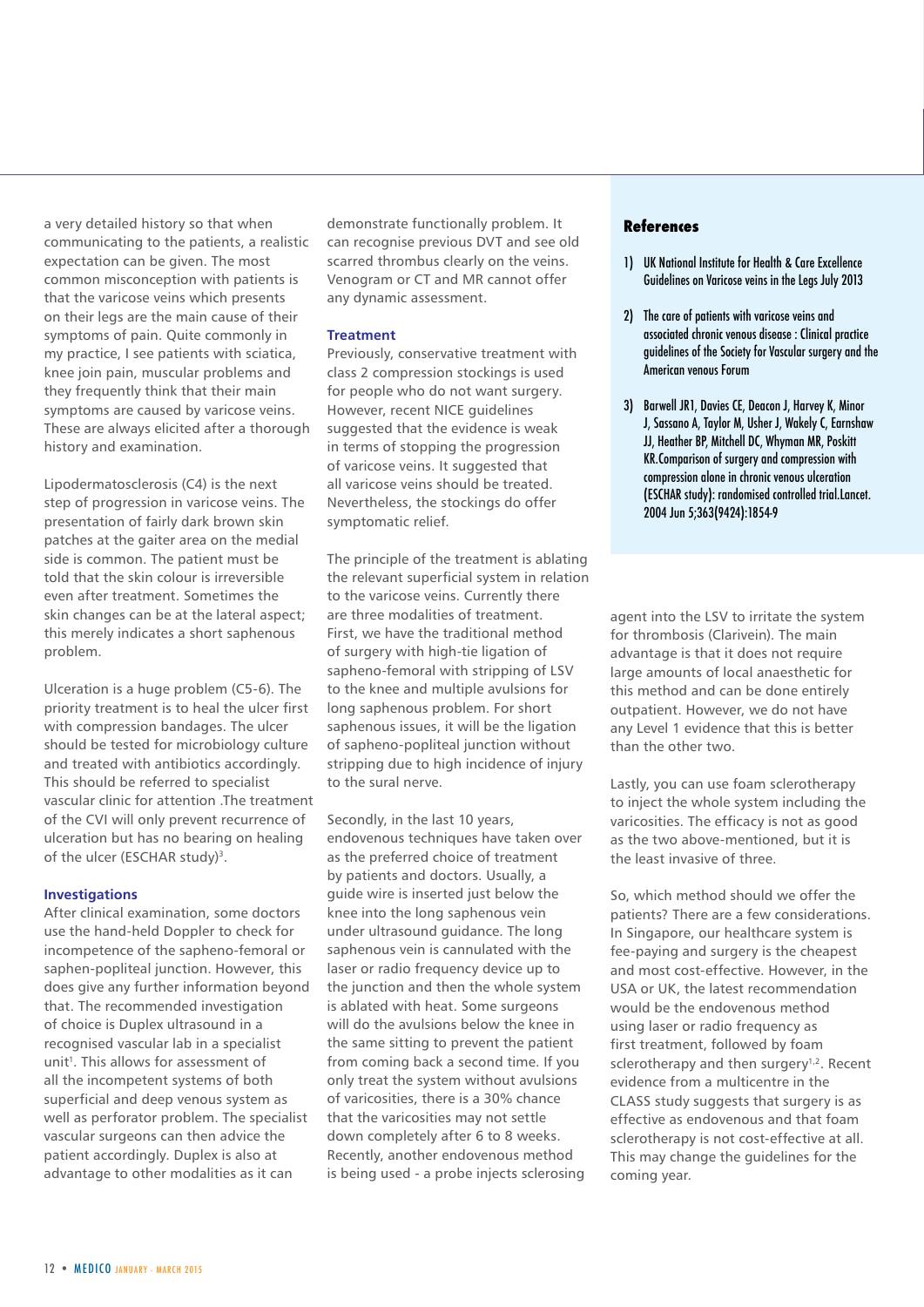### INSIGHT



Asst Prof John Tam Kit Chung Senior Consultant, Department of Cardiac, Thoracic and Vascular Surgery Head, Division of Thoracic Surgery, National University Heart Centre, Singapore (NUHCS)

Assistant Professor John Tam is a cardiothoracic surgeon who performs the full spectrum of thoracic surgery, including diseases in the lung, mediastinum, pleura, chest wall, and diaphragm. He specialises in performing minimally invasive keyhole surgery using advanced Video-Assisted Thoracoscopic Surgery (VATS) techniques, and has pioneered new techniques in Uni-Port VATS (UP-VATS) or Single Incision Thoracoscopic Surgery (SITS) to perform lung and chest surgeries.

Lung Cancer continues to rank among the top three cancers diagnosed in men and women in Singapore. If it is discovered early, it can be excised via lobectomy, the process of opening the chest to remove cancerous lung tissue and lymph nodes.

Introduced in the 1990s, video-assisted thoracoscopic (VATS) lobectomy is a minimally invasive technique developed to reduce post-operative pain in patients. Surgeons may previously have had to cut through muscle and bone in traditional open surgery, but they now need to make only three to five incisions through which a tiny camera and other surgical instruments are inserted to get to the diseased tissue. Despite these improvements, patients still take about a month before they can resume normal activities.

Concerned about the pain patients suffer after conventional VATS operations, Dr John Tam, Head of Thoracic Surgery at the National University Heart Centre, Singapore (NUHCS), set out to refine the VATS technique.

# One Small Cut – Uniportal VATS

In 2009, he made a breakthrough using a single three-centimetre incision that became the uniportal VATS (UVATS) lobectomy. "The single-port access method means we only make one small cut, and all the muscle tissue and ribs are totally spared," says Dr Tam. With UVATS, patients resume regular activities within a week and are almost pain-free, needing only oral analgesia to relieve mild pain. Patients that underwent UVATS has reported to have been able to stand up and walk right away after regaining consciousness, and without any painkiller administered.

Because of better recovery rates, Dr Tam could now reach out to older and weaker patients who would otherwise not have qualified for surgery before. He has since helped many patients whom are in their



*Figure 1 & Figure 2: uVATS incision scars*

60s and 70s. The oldest is nearly 87 and made a successful recovery.

Dr Tam is eager to promote the use of the technique he developed and has taken to teaching others how to perform it fewer than five surgeons in the world have adopted the single-incision method. The NUHCS is pioneering this latest technique, being one of the centres in the world that routinely offers UVATS to lung surgery patients.

Minimising risk, however, is still the main priority in surgery. If a lung tumour is too large, using the single-incision technique may not be appropriate. In that case, Dr Tam would opt for traditional methods. "The ultimate goal is to do a safe and good operation while optimising the patient's recovery," Dr Tam stresses.

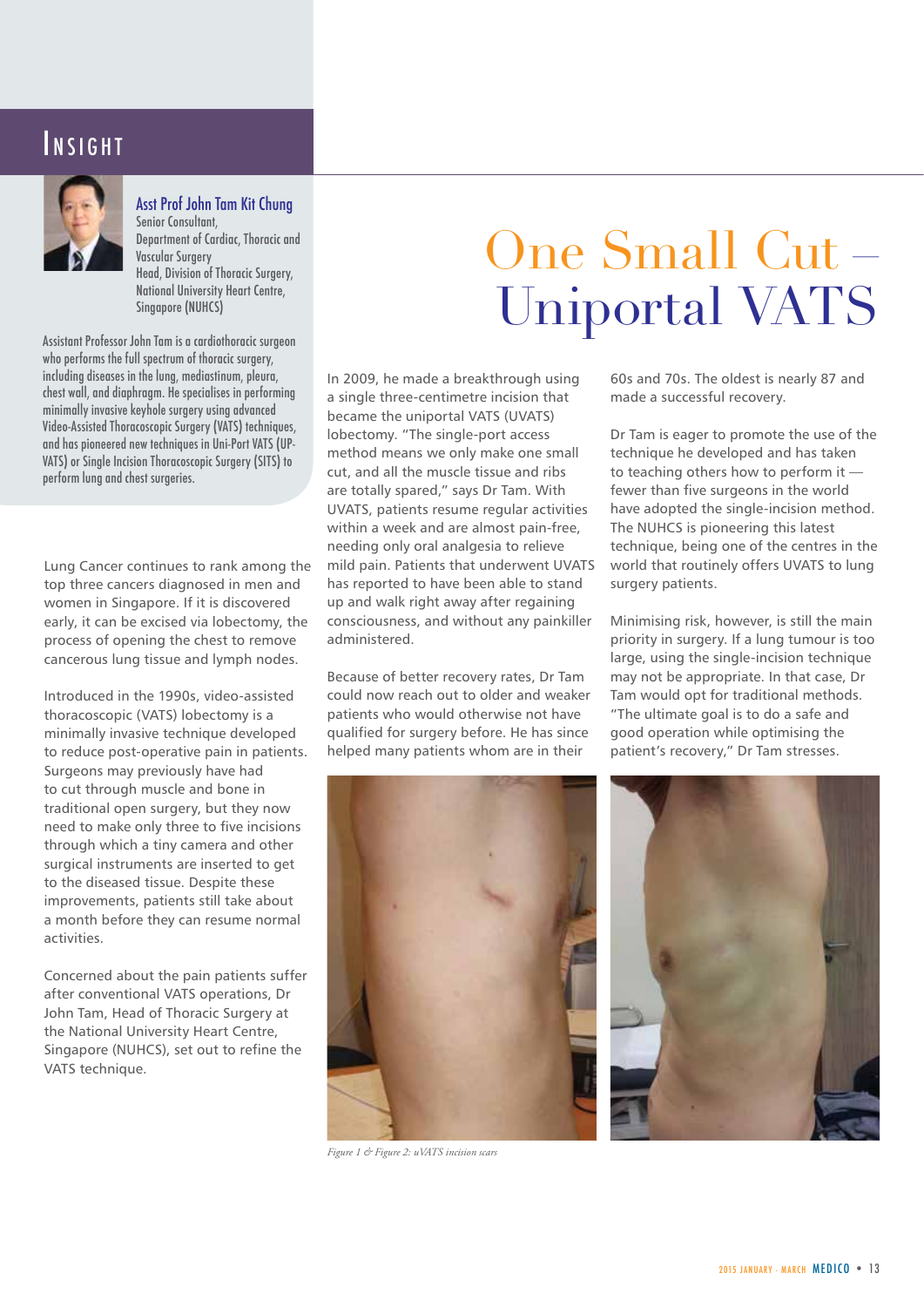### DOCTOR'S HEARTBEAT

Dr Kristine Teoh studied in England and graduated from Cambridge University. She undertook her Basic Surgical Training in England, completing her FRCS (Eng.) in 1996. As expected of all Cardiothoracic Surgery trainees in the UK, she took a 3-year break from clinical work to pursue a postgraduate research degree at University College London, completing her thesis and achieving her MS (Lon.). Thereafter, she underwent Specialist Registrar Training in Cardiothoracic Surgery, completing her FRCS (CTh) in 2007.

Dr Teoh trained at a number of prestigious cardiothoracic units in London and acquired a broad experience in adult cardiac and thoracic surgery. After completing her FRCS (CTh), she pursued her subspecialist interests with postings in Aortic Surgery and then a Fellowship in Mitral Repair Surgery, as well as undertaking a Locum Consultant post before returning to Singapore. In 2009, Dr Teoh returned to Singapore and is now a Senior Consultant at the National University Heart Centre, Singapore.

Presently, her clinical interests include coronary artery surgery, valve replacement and repair, aortic root and thoracic aortic surgery, and transcatheter therapies. Her other interests include cardiac surgery in the elderly; quality of life following cardiac surgery; implementing and sustaining high quality healthcare provision; research, innovation and training in cardiac surgery.

# r Kristine Teoh *Specialist in Focus*

**Senior Consultant,** Division of Adult Cardiac Surgery, Department of Cardiac, Thoracic and Vascular Surgery, **Clinical Director,**  Department of Cardiac, Thoracic and Vascular Surgery, National University Heart Centre, Singapore

**Why did you choose Cardiothoracic Surgery as your specialisation?** It was an easy choice for me. Even from as far back as my A-level Biology classes, I found the heart and circulation more interesting than any other organ system we studied. This was reinforced in medical school, when our first lectures were on the cell membrane action potential, and when I had my physiology tutorials in the same laboratory in which Hodgkin & Huxley conducted their experiments on cell membrane physiology. Cardiac physiology, embryology, and so on came naturally during the basic science years. The affinity (to surgery) was even more apparent during my clinical years, when I learnt more about heart diseases during my Cardiac Surgery posting than I did during my Cardiology posting. Other factors included the inspiration of my anatomy tutor in Cambridge University, the late DC Dunn who was a general surgeon, and my clear preference after my pre-registration

house officer jobs for a career in Surgery over one in Medicine. There were obvious challenges, such as the advice of more than one cardiothoracic surgeon to consider my options as I was "female, foreign, too short and looked too young". I did explore other options during my basic surgical training, but at the end of the day, this was really the only one career I wanted.

#### **How would you describe your experience during your training in adult cardiac surgery and subsequently, working in the UK?**

Training in adult cardiac surgery required hard work and persistence. After I completed my basic surgery training there was a moratorium on recruiting trainees into cardiothoracic training in the UK for a couple of years. I had to persevere in a service post (equivalent to our MOPEX MOs) waiting for a break, and even explored the possibilities of

training in another country. When the specialty started recruiting again, there were so many applicants that the ratio was 200 applicants to every 1 training post! The requirements for short-listing were high – just to make it to interview, we needed 2 years of post-BST experience in Cardiothoracic Surgery as well as a research degree – so I went to University College London for 3 years to do my research for my postgraduate thesis. My first supervisor was a cardiothoracic surgeon, and he interviewed me by asking me to assist him as first assistant in a CABG. I had not started formal training, nor met him prior to the interview, and clearly, had never seen how he operated. Despite the odds, I was offered a job after that, so I guess I did OK.

Once I got my break, being "female, foreign, too short and look(ing) too young" did not make any difference. At the time, there was only one female consultant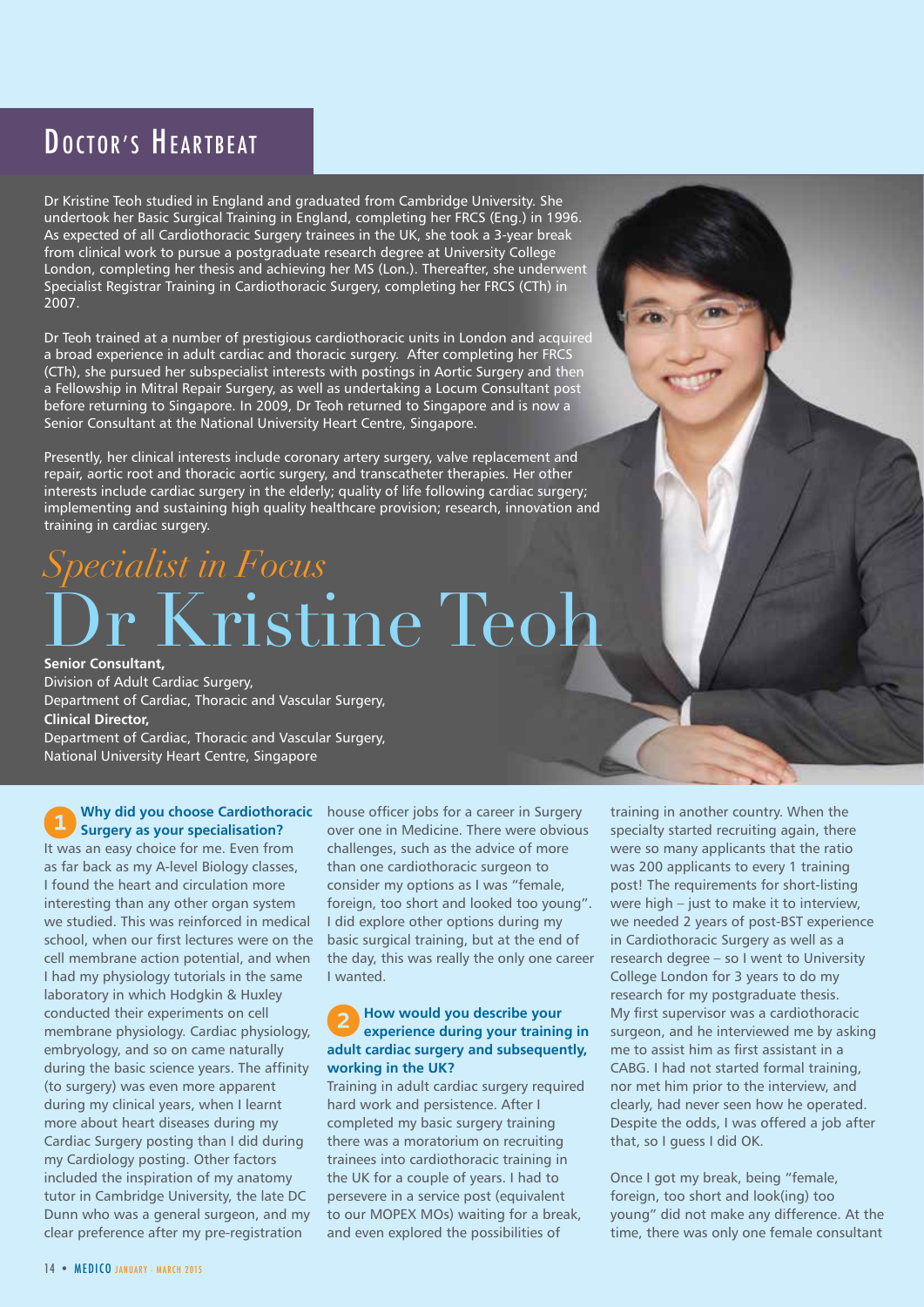cardiac surgeon and one female thoracic surgeon in the UK (amongst over 100 consultants). By the time I finished my training, there were at least another 5 female consultant cardiothoracic surgeons, and quite a few more waiting to come through. Being female was not an issue, though one of my fellow trainees did encounter problems as a single mum trying to bring up two children. The specialty is very open-minded, and I would say that cardiac surgery is probably the most diverse of surgical specialties in the UK with regards to race and nationality.

My training in adult cardiac surgery was fairly comprehensive. Over the years, including my exposure before and after my Specialist Registrar training, I had the chance to learn from 23 different cardiac surgeons across 6 different hospitals. In retrospect, it was an incredible opportunity to watch and learn. I was even able to teach one of my trainers how to perform minimally-invasive heart valve surgery, having learned it from my previous trainer! The case volume was also higher than it is in Singapore, so there were much more opportunities to get hands on training comparatively. In spite of the high patient volume, the high number of trainees helped to ensure there was a better work-life balance.

The UK was my home for a long time – I went there since I was 14 years old, studied, grew-up and received training till consultant. Working there was a good experience. The work culture was good, the principle of the NHS (free healthcare at the point of delivery) was fair, and I was lucky to work in high performing hospitals that attracted good doctors, nurses, allied health and admin staff. Also, the British culture is rather different from the Singapore culture, thus patients' and relatives' engagement towards achieving a common goal in their health was rather different. On top of that, the UK, has a strong primary care physician system which supports the hospitals, reducing their workload. When I trained in the UK, it was a routine to discharge our CABG patients back to their primary care physicians 6 weeks after their operation if they do not encounter any post-operative complications.

#### **How do you see the relevance of your specialty in the region?**

Heart disease is common, and the treatments continue to evolve. As a region, Asia suffers an under-provision of cardiac services, more in Cardiac Surgery than in Cardiology. Cardiologists and Cardiac surgeons have worked together for decades, and the working relationship between the two disciplines is becoming closer as patients become more complex and hybrid approaches to management become more commonplace. This close working relationship is central to how we work at the NUHCS, bringing to light the relevance of adult cardiac surgery's role in what our Heart Centre brings to the region. I believe our close collaboration (of Cardiac surgeons and Cardiologists) is unique, even in Singapore. The challenge is accessibility – both geographically, for patients around the region, and with regard to cost, for patients at home and abroad.

#### **Could you tell us more about the**   $\boldsymbol{\varDelta}$ **innovative transcatheter therapy that you are involved in?**

I am involved in two transcatheter programmes. Both seek to use catheterguided device implantation to reduce the morbidity and mortality associated with major open cardiovascular surgery.

One is the Transcatheter Aortic Valve Implantation (TAVI) program. This is a therapy used to treat patients with severe aortic stenosis, primarily to improve quality of life but with the added benefit of an improvement in prognosis as well. It has proven advantages over conventional surgery in patients who are either defined as high risk or too high risk for conventional surgery, with better outcomes. The jury is still out on whether or not it is a valid alternative in moderate risk patients; but it is definitely not suitable for low risk patients.

The other is the Thoracic Endovascular Aortic Aneurysm Repair (TEVAR) program. TEVAR is used to treat patients with thoracic aortic aneurysm or dissection. As our department's Clinical Lead for Aortic Surgery I work closely with our vascular surgeons on the hybrid approach for treating patients with complex thoracic aortic disease which cannot be managed with a stent alone. This is also an evolving field dealing with high risk cases.

#### **Do you have any tips to share**  5 **with our primary care physicians in managing patients with heart problems, especially post-surgery?**

There is really nothing special about most adult cardiac surgery patients. People who have had previous heart surgery should be treated as any other patient. I always tell my patients to get back to their normal lives, and stress the importance of secondary prevention, especially for patients with coronary artery disease. CABG surgery is performed on 70-80% of our adult cardiac surgery patients. As such, if a primary care physician sees a patient who has had heart surgery, part of the checklist needs to include all aspects of secondary prevention for cardiovascular disease: blood pressure control, cholesterol, diabetes, smoking cessation, diet, exercise, and weight control.

The other consideration is for patients with implants such as prosthetic heart valves, there is always a risk of endocarditis. So, bacterial infections should be treated more seriously. One group of patients who may fall through the net and be lost to specialist follow-up is those with chronic aortic dissections. These patients are at risk of premature death due to their aortic disease, so they should be seen by a specialist – either a cardiac surgeon or a vascular surgeon.

**Lastly, what did you miss the most from Singapore while you were away for training and work overseas?** I missed my family - I was only 14 years old when I left Singapore to go and study in England. During that time, I grewup, and my parents grew older. After so long overseas, it was important for me to be able to spend some time with them. I am grateful to Prof CN Lee, who was the Head of Department of CTVS at the time, for giving me the opportunity to come back and join the team here in NUH.